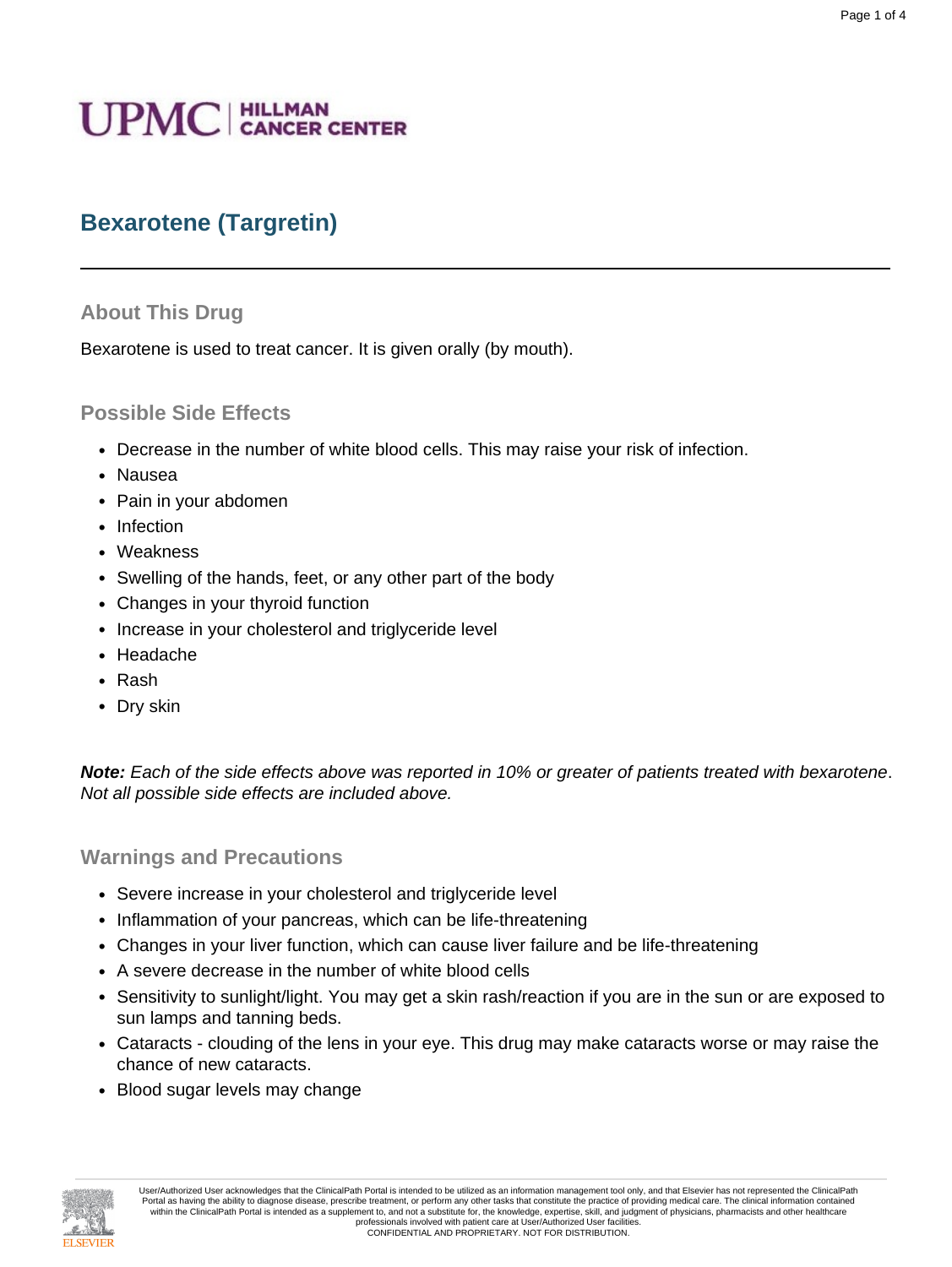**Note:** Some of the side effects above are very rare. If you have concerns and/or questions, please discuss them with your medical team.

**How to Take Your Medication**

- Take the medicine with food.
- **Missed dose:** If you miss a dose, take it as soon as you think about it. If it is close to your next dose, then skip the missed dose and go back to your normal schedule. Do not take 2 doses at the same time or extra doses.
- If you vomit a dose, take your next dose at the regular time. Do not take 2 doses at the same time
- **Handling:** Wash your hands after handling your medicine, your caretakers should not handle your medicine with bare hands and should wear latex gloves.
- This drug may be present in the saliva, tears, sweat, urine, stool, vomit, semen, and vaginal secretions. Talk to your doctor and/or your nurse about the necessary precautions to take during this time.
- **Storage:** Store this medicine in the original container at room temperature, away from light, heat and humidity. Do not take this medicine after the expiration date printed on the container.
- **Disposal of unused medicine:** Do not flush any expired and/or unused medicine down the toilet or drain unless you are specifically instructed to do so on the medication label. Some facilities have take-back programs and/or other options. If you do not have a take-back program in your area, then please discuss with your nurse or your doctor how to dispose of unused medicine.

# **Treating Side Effects**

- To decrease the risk of infection, wash your hands regularly.
- Avoid close contact with people who have a cold, the flu, or other infections.
- Take your temperature as your doctor or nurse tells you, and whenever you feel like you may have a fever.
- Drink plenty of fluids (a minimum of eight glasses per day is recommended).
- To help with nausea, eat small, frequent meals instead of three large meals a day. Choose foods and drinks that are at room temperature. Ask your nurse or doctor about other helpful tips and medicine that is available to help stop or lessen these symptoms.
- If you get a rash do not put anything on it unless your doctor or nurse says you may. Keep the area around the rash clean and dry. Ask your doctor for medicine if your rash bothers you.
- Moisturize your skin several times a day.
- Use sunscreen with SPF 30 or higher when you are outdoors even for a short time. Cover up when you are out in the sun. Wear wide-brimmed hats, long-sleeved shirts, and pants. Keep your neck, chest, and back covered.
- If you have diabetes, keep good control of your blood sugar level. Tell your nurse or your doctor if your glucose levels are higher or lower than normal.
- Keeping your pain under control is important to your well-being. Please tell your doctor or nurse if you are experiencing pain.

# **Food and Drug Interactions**

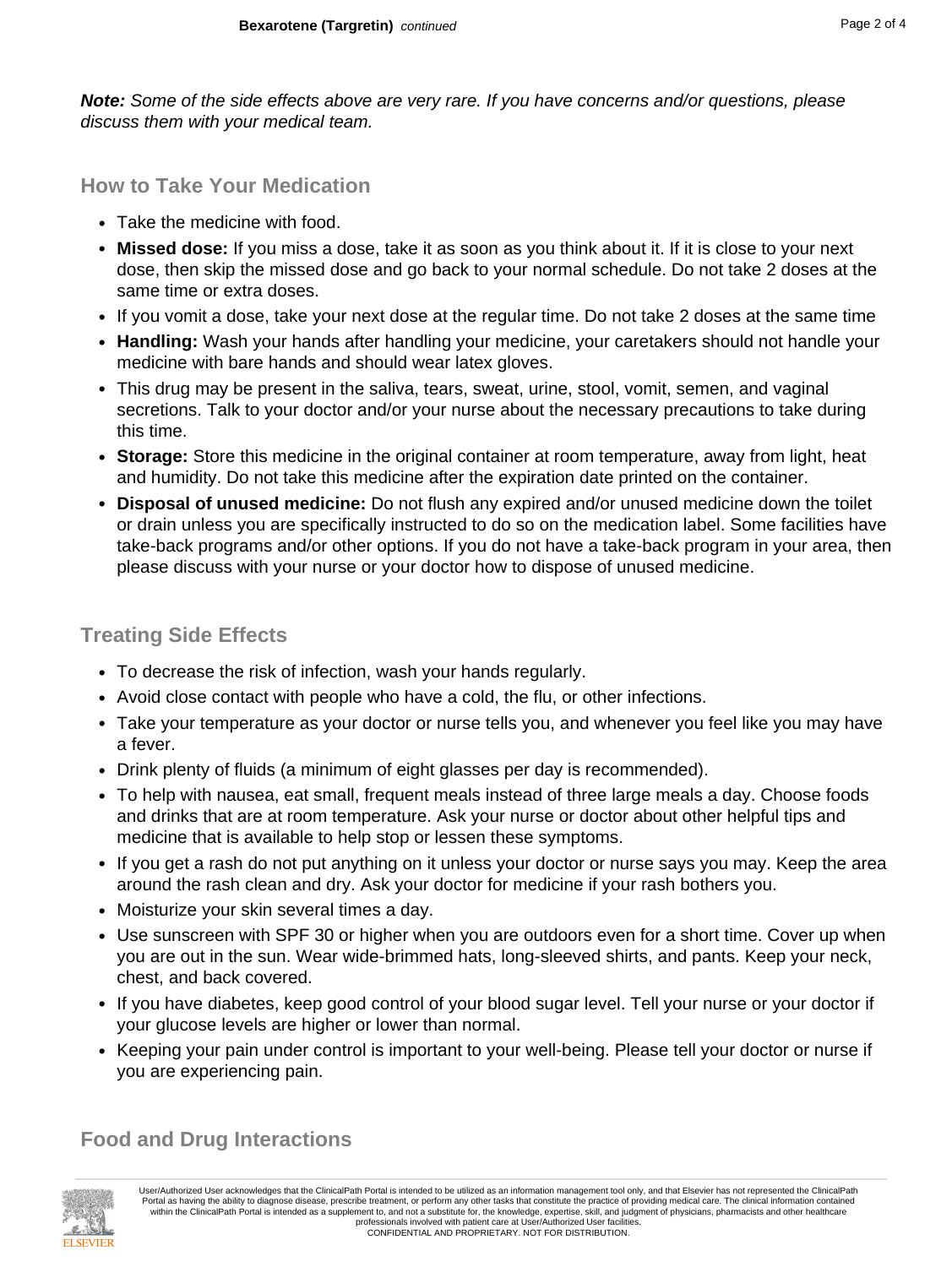- There are no known interactions of bexarotene with food, however this medication should be taken with food.
- To avoid serious toxic effects, do not take more than 15,000 units of vitamin A per day while you are taking bexarotene. Talk to your doctor about all of the vitamins you are taking.
- Check with your doctor or pharmacist about all other prescription medicines and over-the-counter medicines and dietary supplements (vitamins, minerals, herbs, and others) you are taking before starting this medicine as there are known drug interactions with bexarotene. Also, check with your doctor or pharmacist before starting any new prescription or over-the-counter medicines, or dietary supplements to make sure that there are no interactions.

# **When to Call the Doctor**

Call your doctor or nurse if you have any of these symptoms and/or any new or unusual symptoms:

- Fever of 100.4° F (38° C) or higher
- Chills
- Blurred vision or other changes in eyesight
- Tiredness or weakness that interferes with your daily activities
- Headache that does not go away
- Nausea that stops you from eating or drinking and/or is not relieved by prescribed medicines
- Pain in your abdomen and/or right side of your abdomen that does not go away or new back pain accompanied by nausea and vomiting
- Signs of possible liver problems: dark urine, pale bowel movements, pain in your abdomen, feeling very tired and weak, unusual itching, or yellowing of the eyes or skin
- New rash and/or itching
- Rash that is not relieved by prescribed medicines
- Dry skin that is bothersome
- Develop sensitivity to sunlight/light
- Swelling of the hands, feet, or any other part of the body
- Unexplained weight gain
- Weight gain of 5 pounds in one week (fluid retention)
- Abnormal blood sugar
- Unusual thirst, passing urine often, headache, sweating, shakiness, irritability
- If you think you may be pregnant, or may have impregnated your partner

# **Reproduction Warnings**

• **Pregnancy warning**: This drug can have harmful effects on the unborn baby. Women of childbearing potential should use **two** effective methods of birth control, one of which should be non-hormonal, 1 month before treatment, during your cancer treatment and for at least 1 month after treatment. Men with female partners of childbearing potential should use a condom during your cancer treatment and for at least 1 month after your cancer treatment. Let your doctor know right away if you think you may be pregnant or may have impregnated your partner.